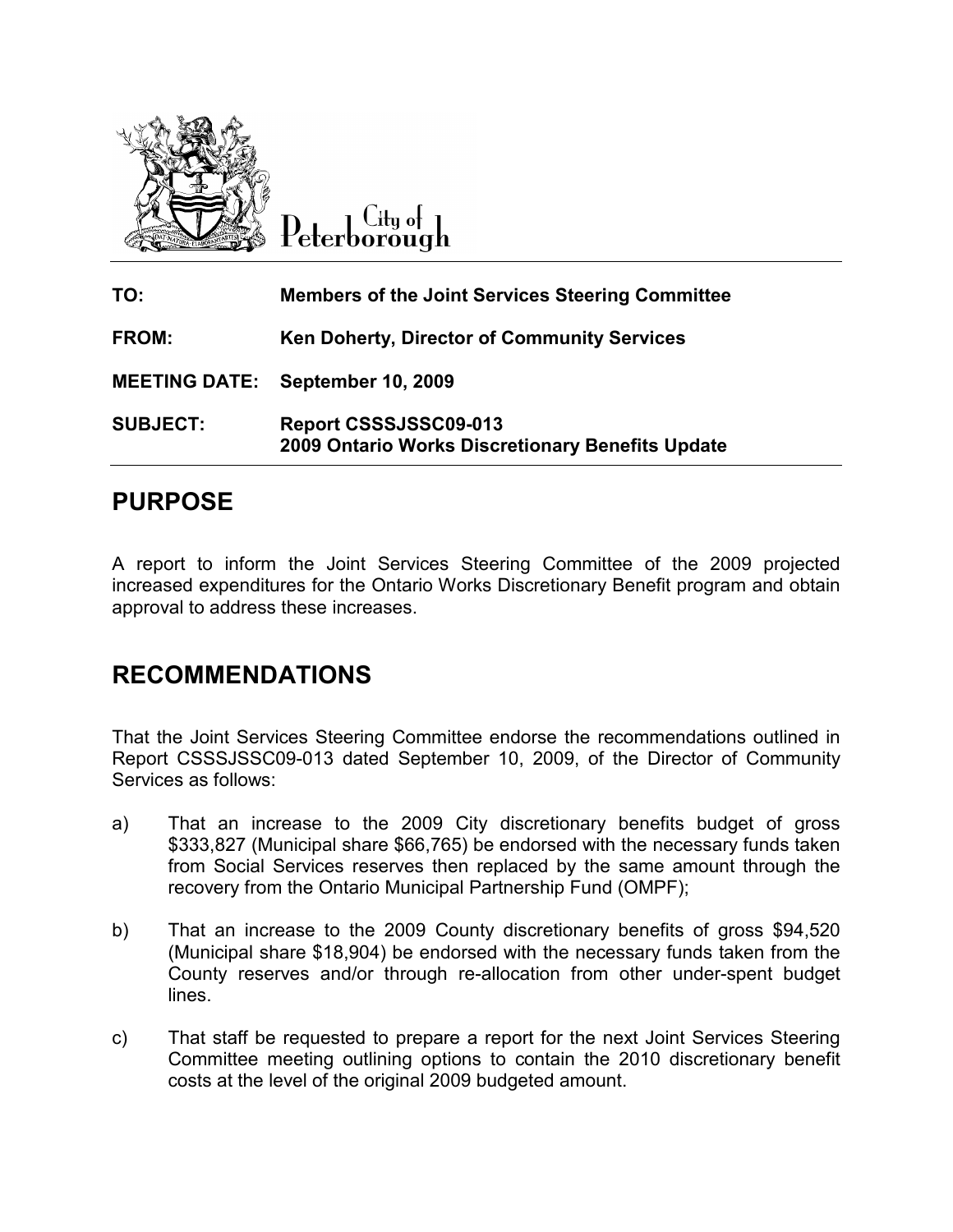# BUDGET AND FINANCIAL IMPLICATIONS

There are insufficient funds to cover the projected increased expenditures within the 2009 approved budget. The recommendation to fund the increased demand based on the revised projected amounts requires an additional share of \$66,765 from the City and \$18,904 from the County. These year-end projections completed on July  $30<sup>th</sup>$  were based on January 1 to June 30, 2009 actual spending plus anticipating continued spending trends and increasing caseload for the final half of the year.

This increase for the City would remain revenue neutral for 2009, as it is anticipated that it would be offset by an equal increase in revenue from the Ontario Municipal Partnership Fund (OMPF). As the County is not eligible for OMPF, the recommendation would result in a net increase to their budget.

If the recommendation to pay for the increase in costs is not approved, most discretionary benefits items and services will need to be stopped by the end of September in order to stay within budget.

# BACKGROUND

In 2008, a comprehensive review of the Ontario Works Discretionary Benefit program was conducted and Report CSSSJSSC08-012 dated June 12, 2008 (Appendix A) was endorsed by the Joint Services Steering Committee and Report CSSS08-008 was approved by City Council on July 7, 2008. Most of the changes to the new policy were effective October 1, 2008. In the fall of 2008, details of the revised discretionary benefit policy were shared with Ontario Works and ODSP clients through a special mailing and promotional information was delivered to our community partners.

Increased awareness of the available discretionary benefits has resulted in more people accessing these benefits. At the same time, the municipality has been impacted by the global economic recession. As a result, there is an increased demand for social assistance reflected in higher caseloads and increased discretionary benefit expenditures that are projected to exceed budgeted amounts. Staff also anticipate these increases will continue into 2010, pending economic recovery. In preparation for these discussions during the budget process, a survey to Ontario Works clients seeking input regarding discretionary benefits is being undertaken this summer. Client feedback, along with the projected budget increases, will be addressed during the 2010 budget process.

The following table summarizes the impact the increased demand is placing on the 2009 discretionary benefits budget.